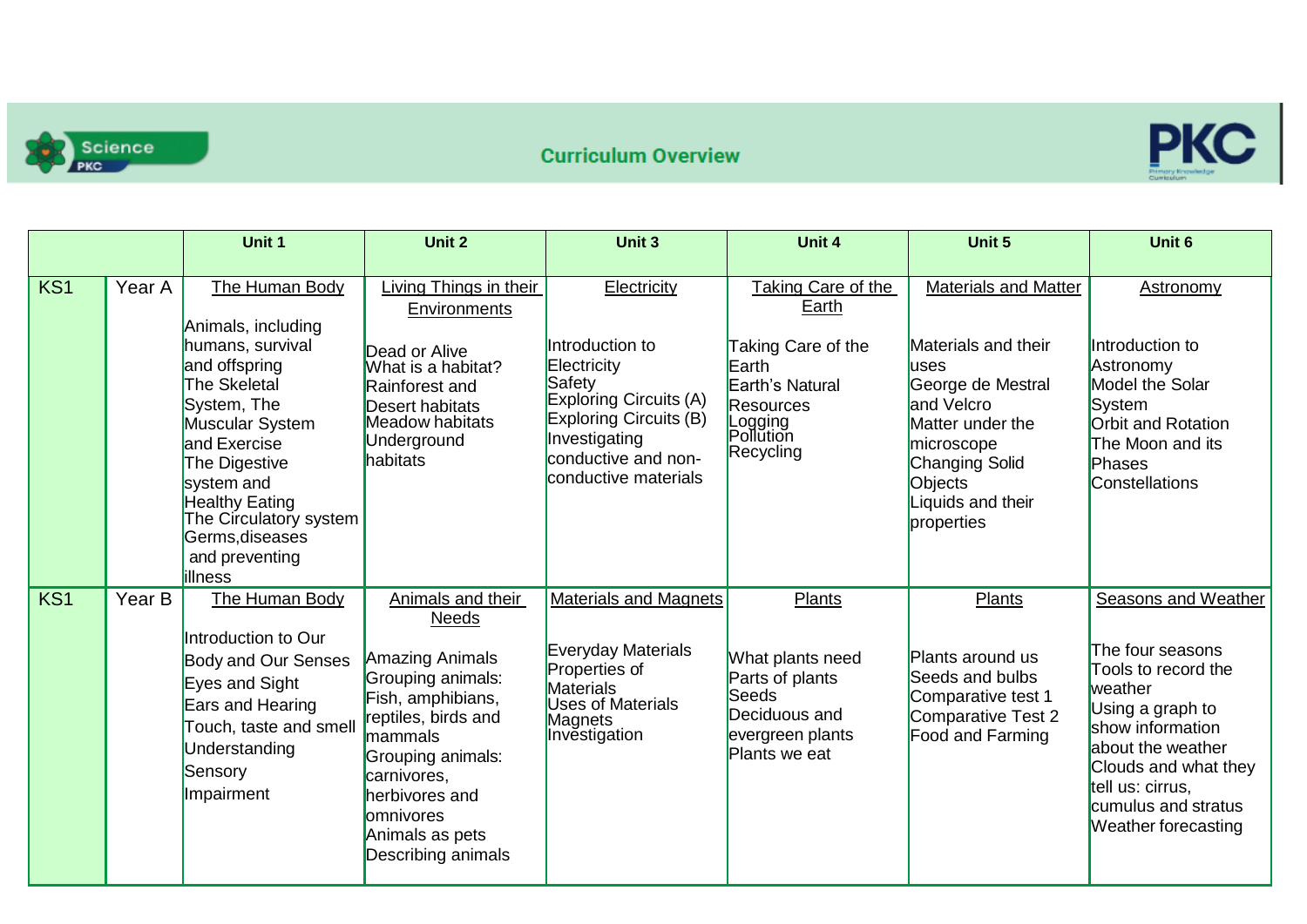| LKS <sub>2</sub> | Year      | The Human Body                                                                                                                 | Classification of                                                                                                                                                                                                                                                                                             | Light                                                                                                                                                            | Sound                                                                                                                                                                                      | <b>Cycles in Nature</b>                                                                                                                          | <b>Electricity</b>                                                                                                                                                      |
|------------------|-----------|--------------------------------------------------------------------------------------------------------------------------------|---------------------------------------------------------------------------------------------------------------------------------------------------------------------------------------------------------------------------------------------------------------------------------------------------------------|------------------------------------------------------------------------------------------------------------------------------------------------------------------|--------------------------------------------------------------------------------------------------------------------------------------------------------------------------------------------|--------------------------------------------------------------------------------------------------------------------------------------------------|-------------------------------------------------------------------------------------------------------------------------------------------------------------------------|
|                  | A         | <b>Cells and Nutrients</b><br><b>Teeth and Senses</b><br>Digestion<br>A Healthy Diet<br>Vitamins and<br><b>Minerals</b>        | Plants and<br>Animals<br>Introduction to<br>classification<br><b>Classes of</b><br>vertebrates: Fish and<br>Amphibians<br>Classes of<br>vertebrates: Reptiles,<br><b>Birds and Mammals</b><br><b>Classes of</b><br>invertebrates:<br>Insects, Arachnids<br>and Molluscs<br>Classification of<br><b>Plants</b> | Light and Dark<br>Transparent and<br>opaque surfaces<br>Mirrors and<br>reflection<br>Shadows<br>Finding patterns in<br>changing shadows                          | What is sound?<br>Speed of sound<br>Qualities of sound $-$<br><b>Pitch and Volume</b><br>Human Voice<br>Ears- how we hear                                                                  | The Four Seasons<br>(prior learning)<br>Seasonal Cycles in<br><b>Plants</b><br>Life Cycle of a Plant<br>Animal Migration<br>Life Cycle of a Frog | <b>Electrical Safety</b><br>Parts of a circuit<br><b>Switches</b><br>Thomas Edison and<br>Lewis Latimer<br>Investigating<br>conductive and non-<br>conductive materials |
| LKS <sub>2</sub> | Year<br>B | The Human Body<br>The Muscular System<br>The Skeletal System<br>The Nervous System<br>Preparing to Eat<br>The Digestive System | <b>The Water Cycle</b><br><b>States of Matter</b><br>Evaporation<br>Condensation<br>Precipitation<br>The Water Cycle                                                                                                                                                                                          | Ecology<br>Living things and<br><b>Habitats</b><br>Natural Cycles<br>Web of Living Things<br>Human Threats to<br>the Environment<br>Ecology in our Local<br>Area | <b>Plants</b><br>Botany and Flowering<br>Plants<br>Requirements for life<br>and growth<br>Water transportation in<br>plants<br>Pollination in<br><b>Flowering Plants</b><br>Seed Dispersal | Rocks<br>Sorting rocks<br>How Rocks are<br>Formed<br>Permeability<br>Fossils<br>Soil                                                             | <b>Forces and Magnets</b><br>Forces (Gravity)<br>Friction<br>Magnet<br>Magnetic Poles and<br><b>Fields</b><br>Investigating the<br>strength of magnets                  |